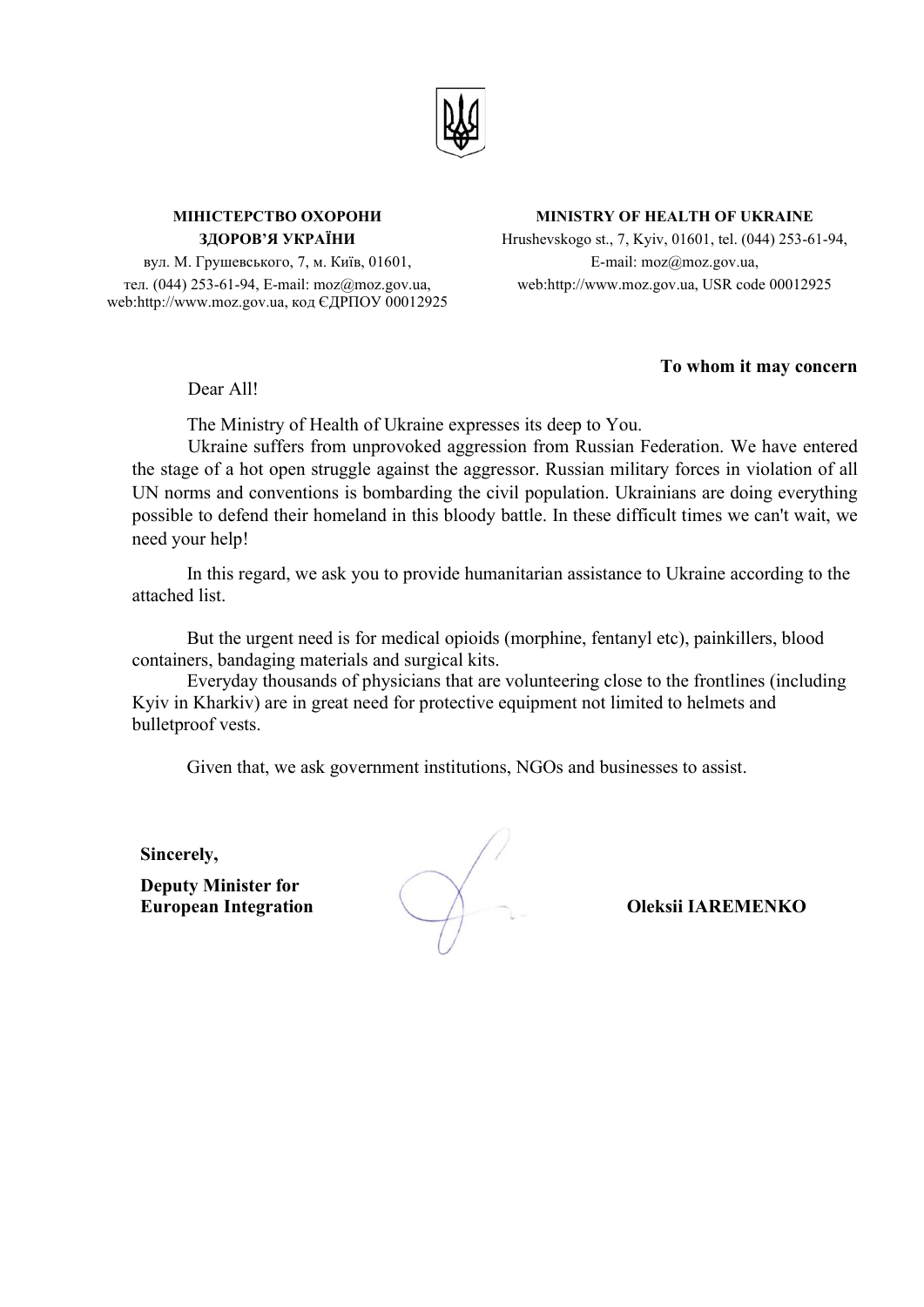Annex 1

| <b>Device</b>                                                                                                                                                                                                                | <b>Approximate quantity</b> |
|------------------------------------------------------------------------------------------------------------------------------------------------------------------------------------------------------------------------------|-----------------------------|
| <b>Radiology examination</b>                                                                                                                                                                                                 |                             |
| Portable dosimeter to measure alpha, beta and gamma<br>waves                                                                                                                                                                 | 260                         |
| Searching dosimeter-radiometer                                                                                                                                                                                               | 260                         |
| Luminometer                                                                                                                                                                                                                  | 500                         |
| A set of consumables (cotton swabs) for the luminometer                                                                                                                                                                      | 10 000                      |
| Software for the luminometer (if needed)                                                                                                                                                                                     | 260                         |
| Stationary gamma spectrometer with semiconductor<br>detector                                                                                                                                                                 | 26                          |
| Stationary beta spectrometer with semiconductor detector                                                                                                                                                                     | 26                          |
| <b>Sanitary and chemical researches</b>                                                                                                                                                                                      |                             |
| Chemical sampling kit                                                                                                                                                                                                        | 780                         |
| Aspirator for air sampling                                                                                                                                                                                                   | 260                         |
| Portable multicomponent gas analyzers                                                                                                                                                                                        | 130                         |
| Mercury analyzer                                                                                                                                                                                                             | 52                          |
| Combustible gas detector                                                                                                                                                                                                     | 130                         |
| Ammonia gas analyzer                                                                                                                                                                                                         | 52                          |
| Chlorine analyzer                                                                                                                                                                                                            | 52                          |
| Formaldehyde and toluene detector                                                                                                                                                                                            | 52                          |
| Analyzer for chemical analysis of drinking water                                                                                                                                                                             | 52                          |
| Multifunctional system for electromagnetic field analysis                                                                                                                                                                    | 26                          |
| Multifunctional system for noise and vibration analysis                                                                                                                                                                      | 26                          |
| Gas analyzer for express analysis of atmospheric air<br>(formaldehyde, phenol, nitrogen dioxide, nitrogen oxide,<br>sulfur dioxide, ammonia, chlorine, carbon monoxide,<br>carbon dioxide, oxygen, ozone, methanol, benzene) | 100                         |
| Equipment set for express field analysis of water                                                                                                                                                                            | 260                         |
| (hydrogen index (pH), oxidation, permanganate, total<br>alkalinity, total hardness, dry residue, total iron,<br>manganese, chlorides, sulfates, ammonium, nirogen,<br>fluorides)                                             |                             |
| Devices for chemical welfare monitoring and field<br>indication of chemicals                                                                                                                                                 | 260                         |
| <b>Bacteriologic examination</b>                                                                                                                                                                                             |                             |
| Automated system for sanitary and bacteriological<br>researches or microbiological analyzer to measure and<br>indicate microorganisms in various objects                                                                     | 100                         |
| Rapid tests for the main groups of infectious diseases<br>(multitests)                                                                                                                                                       | 1 500 000                   |
| Reagents for rapid detection of bacteria in drinking water<br>- Colilerts                                                                                                                                                    | 100 000                     |
| Sampling kits with transport medium for PCR<br>examination                                                                                                                                                                   | 200 000                     |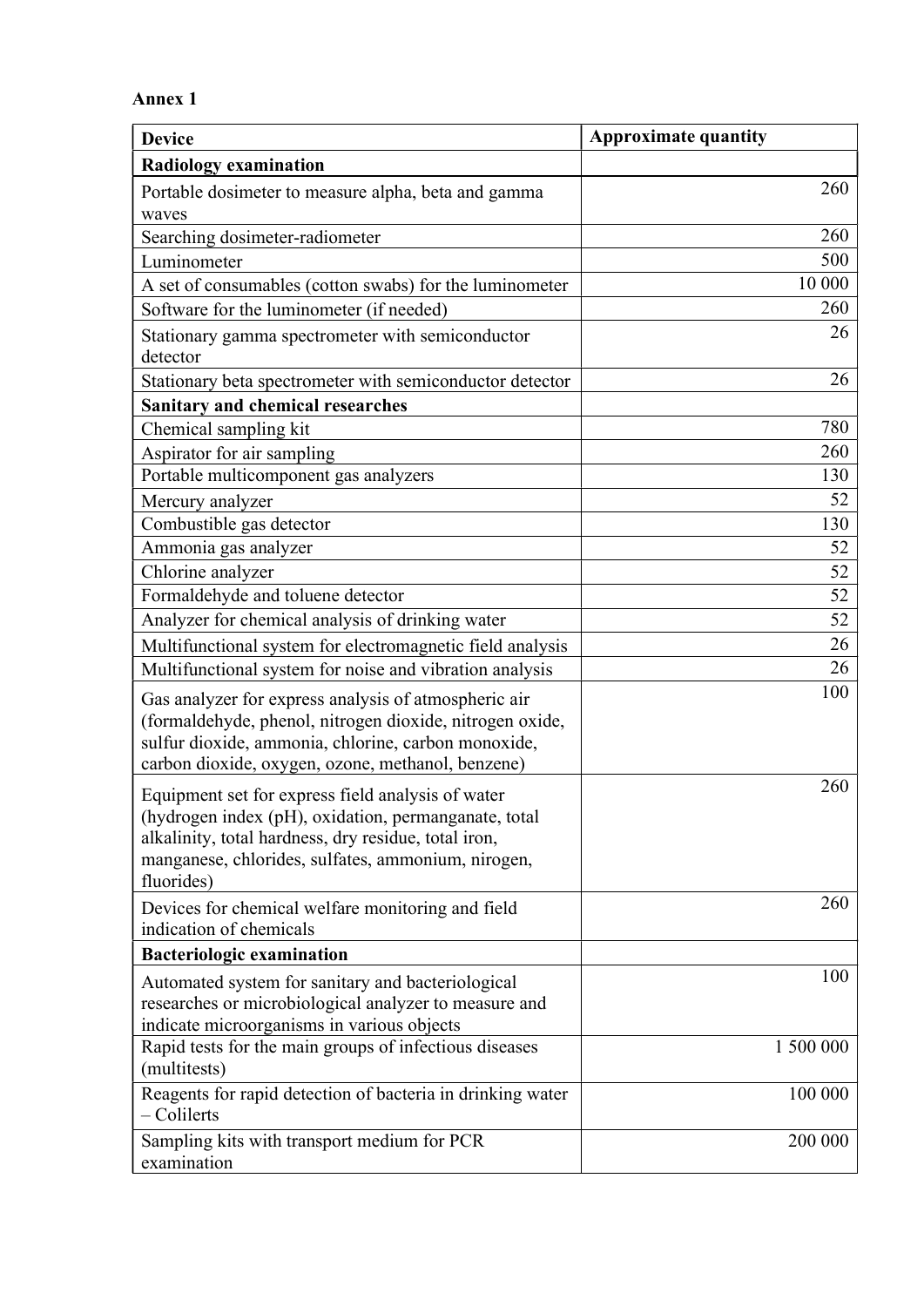| Sampling kits with transport medium for bacteriological<br>examination | 260 000            |
|------------------------------------------------------------------------|--------------------|
| Transport medium                                                       | 260 000            |
| Nutrient medium                                                        | 260 000            |
| Reagents for bacteriological laboratory tests                          | 260 000            |
| Graduated cylinders                                                    | 100 000            |
| Auxiliaries for laboratory control                                     | 100 000            |
| Other equipment                                                        |                    |
| Autonomous power supply (portable chargers and power                   | 500                |
| banks)                                                                 |                    |
| Cool bags                                                              | 250                |
| Autoclave packaging                                                    | 25000              |
| Biomaterial transport containers                                       | 1250               |
| Off-road vehicle                                                       | 26                 |
| Fuel and lubricants                                                    | 26 tons            |
| Sterilization containers for overalls of different volumes             | 1000               |
| Electric generators                                                    | 52                 |
| Sample packages                                                        | 10 000             |
| Personal protective equipment                                          |                    |
| Insulating gas masks                                                   | 500                |
| Filter gas masks                                                       | 500                |
| Insulating chemical protective clothing                                | 500                |
| Chemical respirators                                                   | 5 000              |
| Medical masks                                                          | 1 000 000          |
| Protective gowns                                                       | 1 000 000          |
| Goggles                                                                | 100 000            |
| Protective footwear                                                    | 3000               |
| FFP-3 respirators and/or masks with FFP-3 filters with a               | 5 0 0 0            |
| high degree of protection against pathogenic biological                |                    |
| agents                                                                 |                    |
| Chemical resistant rubber boots with a reinforced toe                  | 500                |
| Chemical resistant elongated rubber gloves                             | 5000               |
| Helmets with forced ventilation                                        | 500                |
| Thermal suits                                                          | 500                |
| Boots with a tight toe                                                 | 500                |
| Suits with forced ventilation                                          | 60                 |
| Biocides (disinfectants, rodenticides, insecticides)                   |                    |
| Means for on-site disinfection and decontamination of                  | 25 000 000         |
| water                                                                  |                    |
| Disinfectants                                                          | 100 000 liters     |
| Rodenticides                                                           | 100 000 liters     |
| Insecticides                                                           | 100 000 liters     |
| <b>Drugs and immunobiologics</b>                                       |                    |
| Potassium iodide (preferred dosage - 125 mg)                           | 40 000 000 tablets |
| Anti-botulinum serum                                                   | 100 doses          |